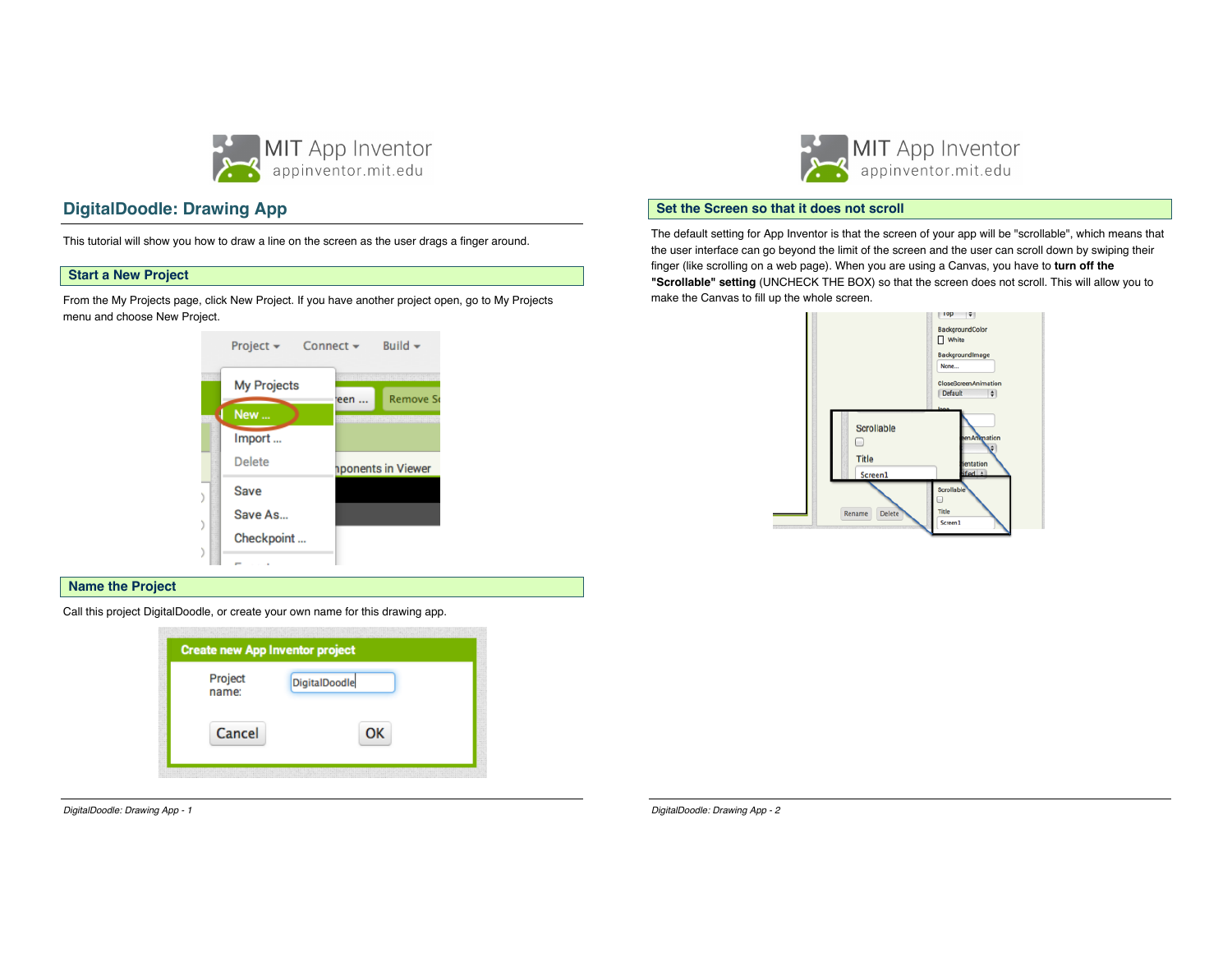

### **Add a Canvas**

From the Drawing and Animation drawer, drag out a Canvas component.





### **Change the Height and Width of the Canvas to Fill Parent**

Make sure the Canvas component is selected (#1) so that its properties show up in the Properties Pane (#2). Down at the bottom, **set the Height property to "Fill Parent".** Do the **same with the Width property.**

| <b>BallBounce</b>               | Screen1 - Add Screen  Remove Screen |                      | Designer Blocks                 |
|---------------------------------|-------------------------------------|----------------------|---------------------------------|
| Palette                         | Viewer                              | Components           | <b>Properties</b>               |
| <b>User Interface</b>           | Display hidden components in Viewer | □ Screen1            | 2<br>Canvas1                    |
| Layout                          | → 1 ■ 9:48<br>Screen1               | Canvas1              | BackgroundColor<br>$\Box$ White |
| Media                           |                                     |                      | ackgroundlmage                  |
| <b>Drawing and Animation</b>    | 鷗                                   | PaintColor           | lone                            |
| $9$ Ball<br>$\circledR$         |                                     | Black                | bntSize                         |
| $^\circledR$<br>U,<br>Canvas    |                                     | <b>TextAlignment</b> | 4.0                             |
| e<br>$\circledR$<br>ImageSprite |                                     | center $\div$        | eWidth                          |
| <b>Sensors</b>                  |                                     | Visible              |                                 |
| Social                          |                                     | showing $\phi$       | aintColor<br>Black              |
| Storage                         |                                     | Width                | extAlignment                    |
| Connectivity                    |                                     | Fill parent          | center #                        |
| <b>LEGOS MINDSTORMSS</b>        |                                     | Height               | <b>sible</b><br>showing #       |
|                                 |                                     | <b>Automatic</b>     | dth                             |
|                                 |                                     | Fill parent          | <b>Il parent</b>                |
|                                 |                                     | pixels               | eight<br>Automatic              |
|                                 |                                     | Cancel OK            | Fill parent<br>pixels           |
|                                 |                                     | <b>MAG</b>           | <b>Cancel OK</b>                |
|                                 |                                     |                      |                                 |

### **That's all for the Designer! Go over to the Blocks.**

Believe it or not, for now this app only needs a Canvas. Go into the Blocks Editor to program the app.



*DigitalDoodle: Drawing App - 3*

*DigitalDoodle: Drawing App - 4*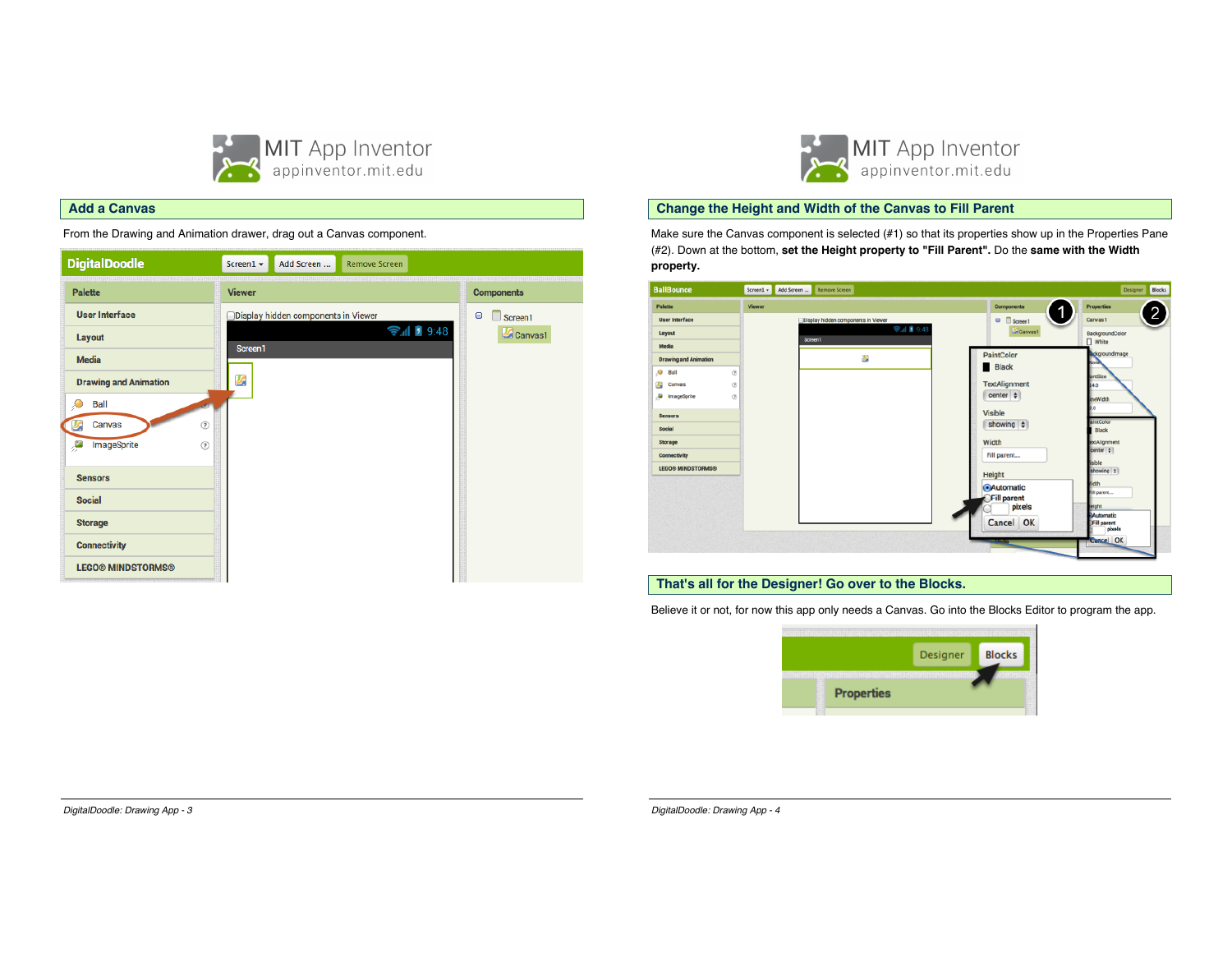

# MIT App Inventor

### **Get a Canvas.DrawLine call block**

In the Canvas1 drawer, pull out the **when Canvas1.DrawLine** method block..



### **Get a Canvas.Dragged event block**

In the Canvas1 drawer, pull out the **when Canvas1.Dragged** event.